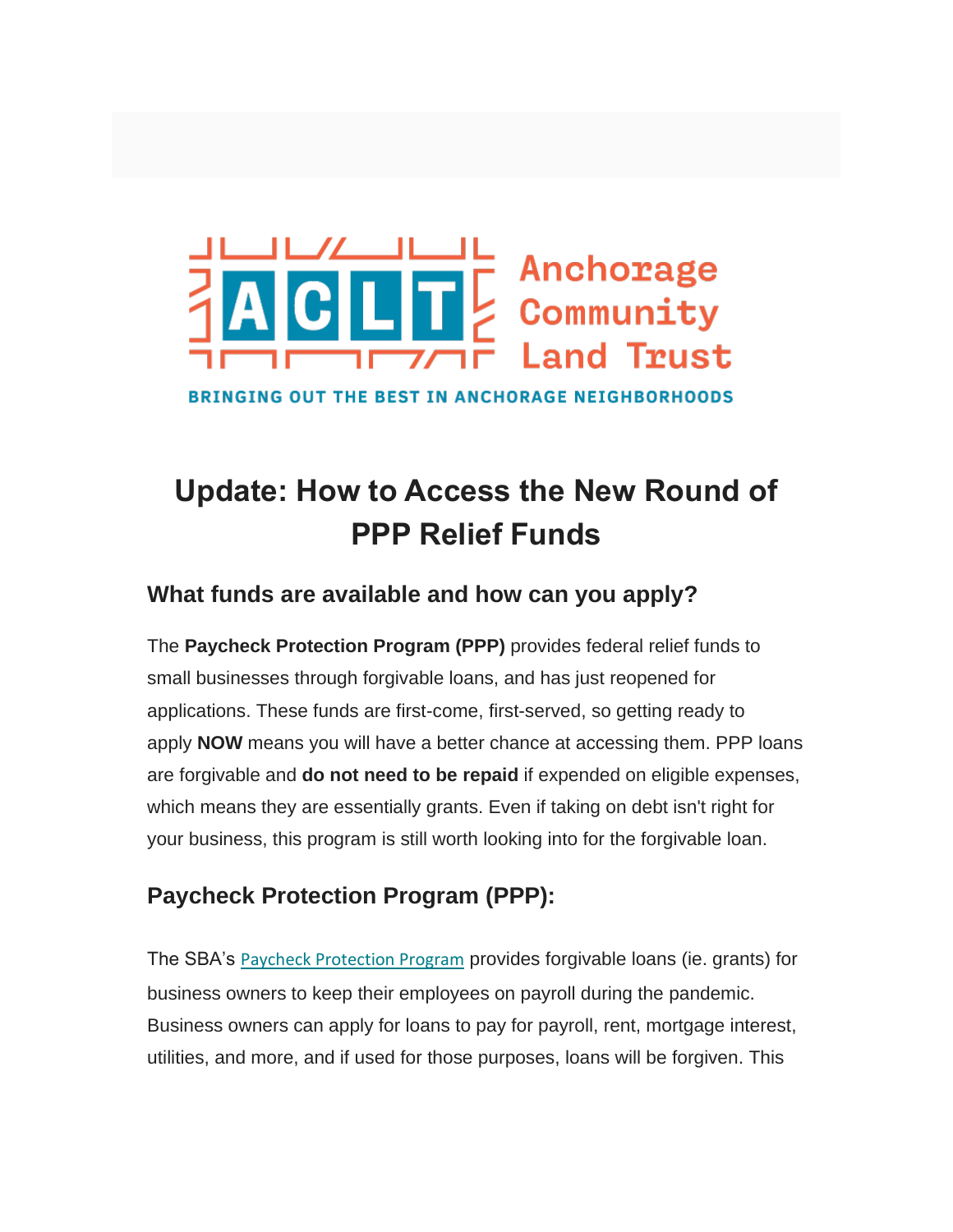means business owners can keep employees on staff and pay their rent without taking on further debt! The catch? There is a finite amount of money available, so business owners are encouraged to **apply as soon as possible**.

#### **How To Apply:**

You will have to apply for these funds through a bank or lender. Most banks will work with their current customers first, so the first step is reaching out to a bank you already have accounts with, to ask if they can help you apply for these funds. Some local banks and credit unions will begin accepting applications as soon as **tomorrow, Friday, January 15th.** Opening dates may vary by lender. Funds are available on a first-come first-served basis, so we encourage you to contact your bank and start preparing to submit your application now!

#### **Who Is Eligible:**

Last round, it was difficult for many small businesses to access the funds that were available. As a result, money has been set aside this round specifically for businesses with 10 or fewer employees, businesses who have not previously received the PPP, and businesses in low-income areas. If you fall into one of these categories, you will be prioritized and are encouraged to apply if you meet the other eligibility criteria. If you've already received a PPP loan, you may be eligible for a second.

#### **Businesses who have NOT received a PPP loan already are eligible if:**

- Business was operational before February 15th, 2020
- Business is currently open and operational
- Has no more than 500 employees

#### **Businesses who HAVE received a PPP loan already may be eligible if:**

• They received a PPP first round loan and have used, or will soon use, the full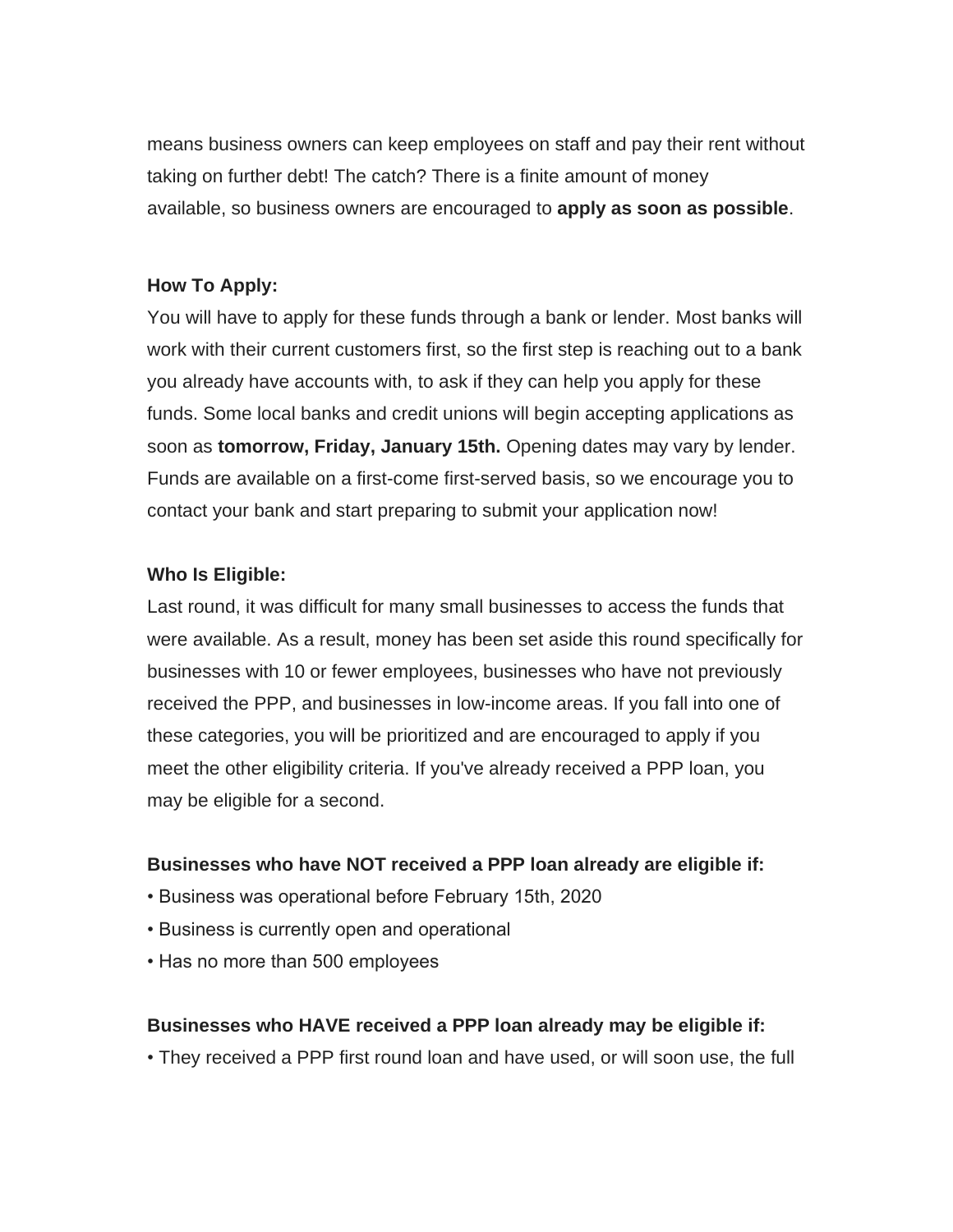amount for eligible expenses before the PPP second round loan is disbursed,

- Has no more than 300 employees, and
- Can demonstrate at least a 25% reduction in gross receipts between comparable quarters in 2019 and 2020, and
- Have not permanently closed.

#### **For a loan to be forgiven:**

- At least 60% of the money must go toward payroll
- The remaining 40% or less can go toward a broader list of expenses,

including mortgage, rent, PPE, or supplier costs.

#### **How to get ready to apply:**

• Collect tax forms, bank statements, payroll forms, rent and utility bills, and other receipts and invoices for eligible expenses

• Identify a lender that you have a relationship with and check their website, or give them a call, to see if they are preparing to accept applications. Several banks have already published short guides to assist in preparing you to submit your application.

After you have contacted your bank to learn how to apply, you can contact ACLT if you need help filling out the application, or have other questions about this program.

### **We are here for you, and we are stronger together.**

[Set Up Shop](https://anchoragelandtrust.us12.list-manage.com/track/click?u=b757f2be6f6639ce1390589eb&id=bf122eb19f&e=1d22c08c81) is still here to help. Our Set Up Shop program provides training, business assistance, microloans, and real estate support to neighborhood entrepreneurs, with a priority on businesses in the Mountain View, Fairview,